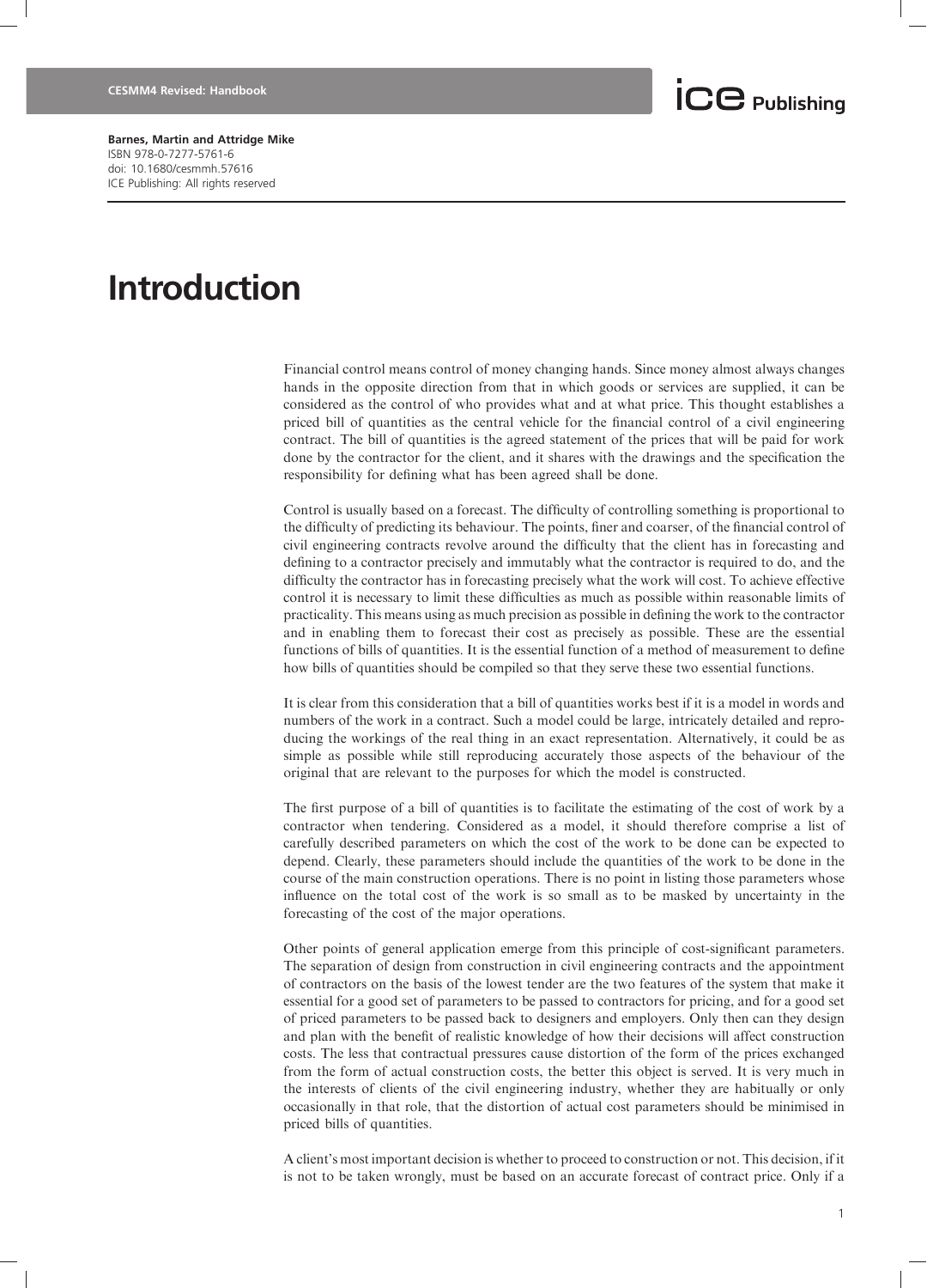### Section 2 General principles

The general principles in CESMM4 are a small group of rules and statements that set the scene for the detailed rules that follow. Where they are expressed in mandatory terms, they are rules of full significance; where they are expressed in less than mandatory terms, they give background to help interpretation of the rules.

Paragraph 2.1 points out that CESMM4 is intended to be used only in connection with civil engineering works or simple building works incidental to civil engineering works. This paragraph has been amended from that found in CESMM3 by removing reference to CESMM3 being used in conjunction with the ICE Conditions of Contract 6th Edition. In keeping with the stated contract-neutral objective, CESMM4 is now intended to be used in connection with any contract for civil engineering works that requires a bill of quantities: for example, the NEC Engineering and Construction Contract where Main Options B or D are used or the Infrastructure Conditions of Contract Measurement Version.

CESMM2 introduced a new Work Classification Z, setting out rules for measuring simple building works that are incidental to civil engineering works. Paragraph 2.2 explains the circumstances and limitations when using CESMM4 in connection with simple building works that are incidental to the dominant civil engineering works.

There is clearly no point in using CESMM4 if the work in a contract is not principally made up of the things that CESMM4 covers.

Paragraph 2.2 also deals with the problem of identifying and measuring work that is not covered by CESMM4, either because it is work outside the range of work that CESMM4 covers or because it is work not sufficiently common to justify its measurement being standardised in CESMM4. Work that is not covered by CESMM4 includes mechanical or electrical engineering works or building works other than those covered by class Z. No rules are given for itemisation, description or measurement of such work, but principles are given that should be followed. If the work needs to be measured, that is to say a quantity calculated, any special conventions for so doing that it is intended shall be used should be stated in the Preamble to the bill.

The last sentence of paragraph 2.2 says that non-civil engineering work outside the scope of CESMM4 that has to be covered shall be dealt with in the way that the compiler of the bill chooses, governed only by the need to give the itemisation and identification of work in item descriptions in sufficient detail to enable it to be priced adequately.

Paragraph 2.2 does not imply a standard method of measurement, because for this type of work there is no necessity for there to be a standard method. Thus, an entry in the Preamble to the bill that complies with this paragraph might refer to another standard method of measurement, such as the Royal Institution of Chartered Surveyors' NRM 2: Detailed Measurement for Capital Building Works, or it might state a measurement convention adopted for a particular work component. An example of this would be the measurement of large oil tanks associated with oil refinery installations. These are not mentioned in CESMM4 but they might have to be measured within a civil engineering contract. In such a case, the compiler of the bill would probably decide to measure the tanks by their mass of steel and might need to state related measurement conventions in the Preamble to the bill. These conventions might include the rules by which the mass of steel in the oil tank was to be calculated for payment.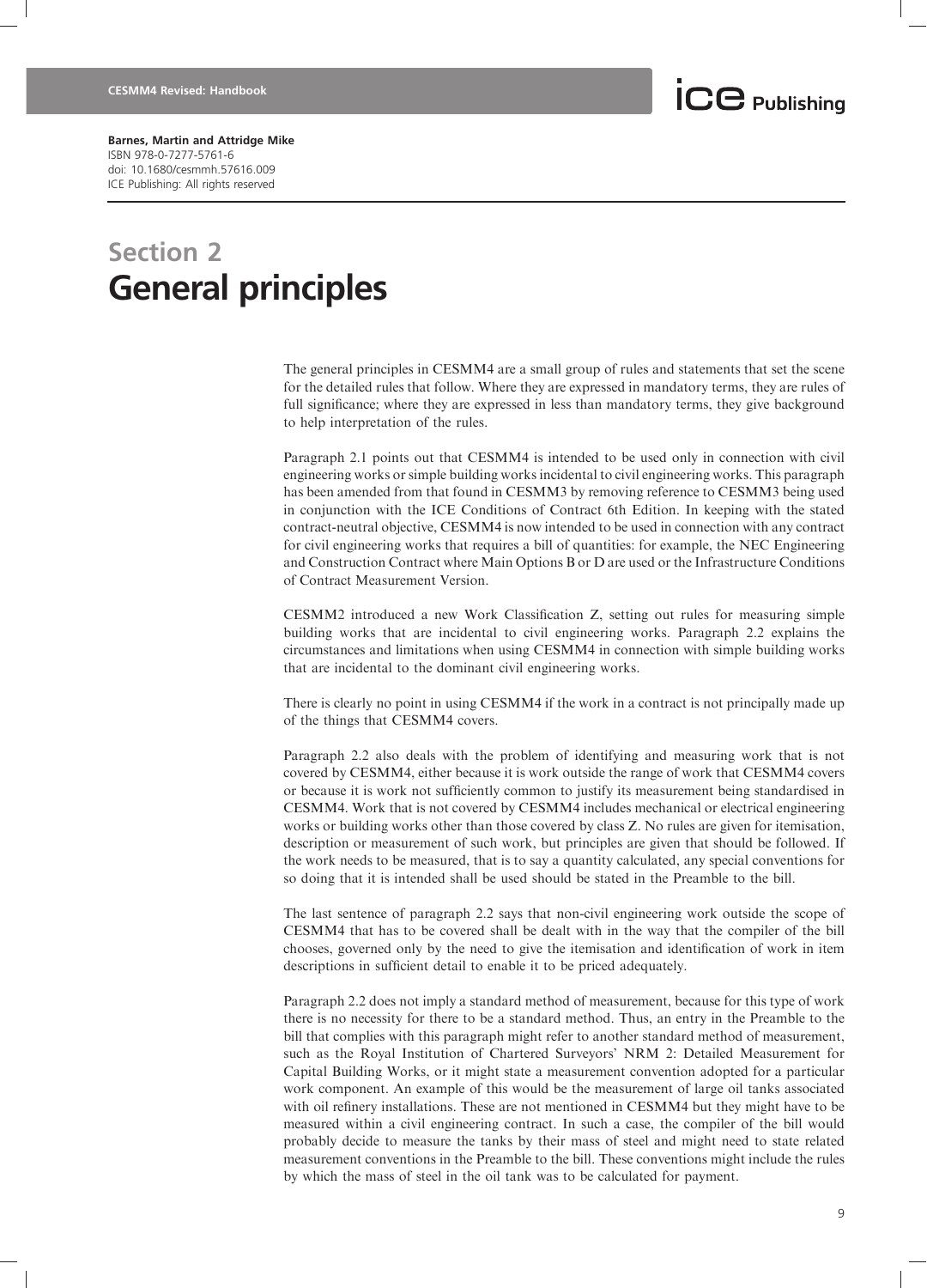### Class A: General items

The introduction of the first edition of CESMM made the use of general items more purposeful than it was previously. General items include those items that were sometimes called preliminary items in the terminology of the building industry. They are now a group of prices in the contract that are general in the sense that either they are not related to the permanent works (such as items for services and facilities for the contract administrators) or they can conveniently be grouped under a heading that is general (such as items for Method-Related Charges or Provisional Sums).

CESMM4 defines cost relationships for general items very precisely. This is an example of the closer relationship of prices to construction costs that CESMM4 sets out to achieve. Figure 8.1 shows how the price–cost relationships for general items are arranged.

Bills prepared before the introduction of the first edition of CESMM assumed that all prices for measured work items were proportional to quantities, and that prices for general or preliminary items were not necessarily proportional to quantities. Since conditions of contract rarely if at all make reference to general or preliminary items, no agreement is assumed in the contract for any special interpretation of general or preliminary items as regards when they should be paid or in what circumstances varied. This formerly led to hesitance on the part of tenderers when pricing general items, and to uncertainty and contention in the settlement of accounts. A contractor could have explained that the large sum of money in the general items that was described in very broad terms was mainly for mobilisation costs and could have asked for the sum to be paid in the first certificate accordingly. Later, that contract could have been varied in such a way that the contractor found it helpful to explain that the sum was mainly to cover the continuing time-related cost of major plant and services. Accordingly, it would then have been increased to make it reasonable and applicable to the extended work. Perhaps such a clear-cut case has never happened in real life, but that it could happen demonstrates the problem. A traditional bill discouraged tenderers from pricing mobilisation costs in appropriate general items because of uncertainty about how the contract administrator would include them in certificates. It was safer to allow for such costs against the rates for that measured work that was bound to be done at the beginning of the construction period than to risk that the contract administrator would certify only the amount pro rata to the value of total measured work.

Figure 8.1 shows how CESMM4 overcomes this problem. All the prices for permanent works generated by classes B to Z are either directly related to a measurable quantity of work or are sums related to the extent and nature of a self-contained item. The prices for other work covered by class A are defined as either quantity related, time related or fixed. The relationship for each item is stated in its description, so that the ordinary processes of interim payment and adjustment specified in the conditions of contract can be applied to them rationally and realistically. Prices are controlled more predictably and with a closer relationship to actual cost. The main division of general items is shown in the first-division descriptive features of class A. The bill compiler should give items for all the obligations required by the contract and all the services

Figure 8.1 All prices against items in Bills of Quantities compiled using CESMM4 have an assumed relationship to cost. This relationship is either to quantities that can be observed in the physical work itself (quantity-proportional unit rates), to time (Time-Related Charges) or to neither quantity nor time (Fixed Charges). This diagram shows where the items that embody these three relationships are to be found in CESMM4

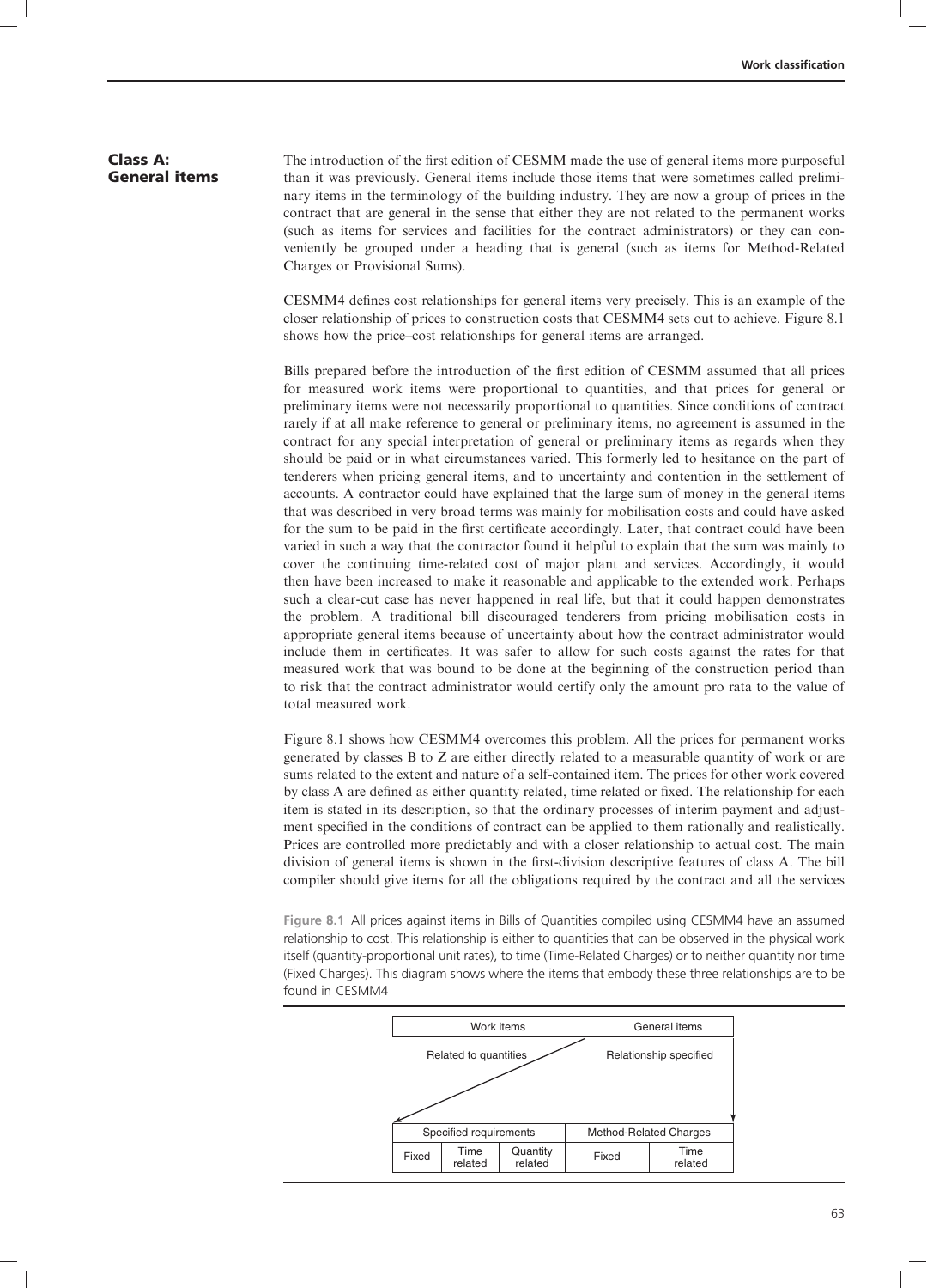#### Schedule of changes in CESMM3

#### Class I

- 1. New classification of materials in the first division provided in line with common modern practice.
- 2. Excavation carried out by hand measured separately.

#### Class J

- **3**. New classification of materials in the first division provided in line with common modern practice.
- 4. Rules concerning straight specials now expanded.
- **5**. Fittings and valves on relined mains measured separately.

#### Class K

- 6. Coverage rules for manholes and other chambers revised.
- **7**. Excavation carried out by hand measured separately.
- 8. Nominal trench width for piped French and rubble drains defined.

#### Class L

- 9. Excavation carried out by hand measured separately.
- 10. Rules for beds, haunches and surrounds of the same material amended.

#### Schedule of changes in CESMM4

#### Class I

- 1. Clarification of the measurement rule where more than one pipe is expressly required to be laid in one trench.
- 2. The requirement to state British Standard specifications no longer required in the description of pipes.

### Class J

3. The requirement to state British Standard specifications no longer required in the description of pipe fittings.

Class K

None.

Class L

None.